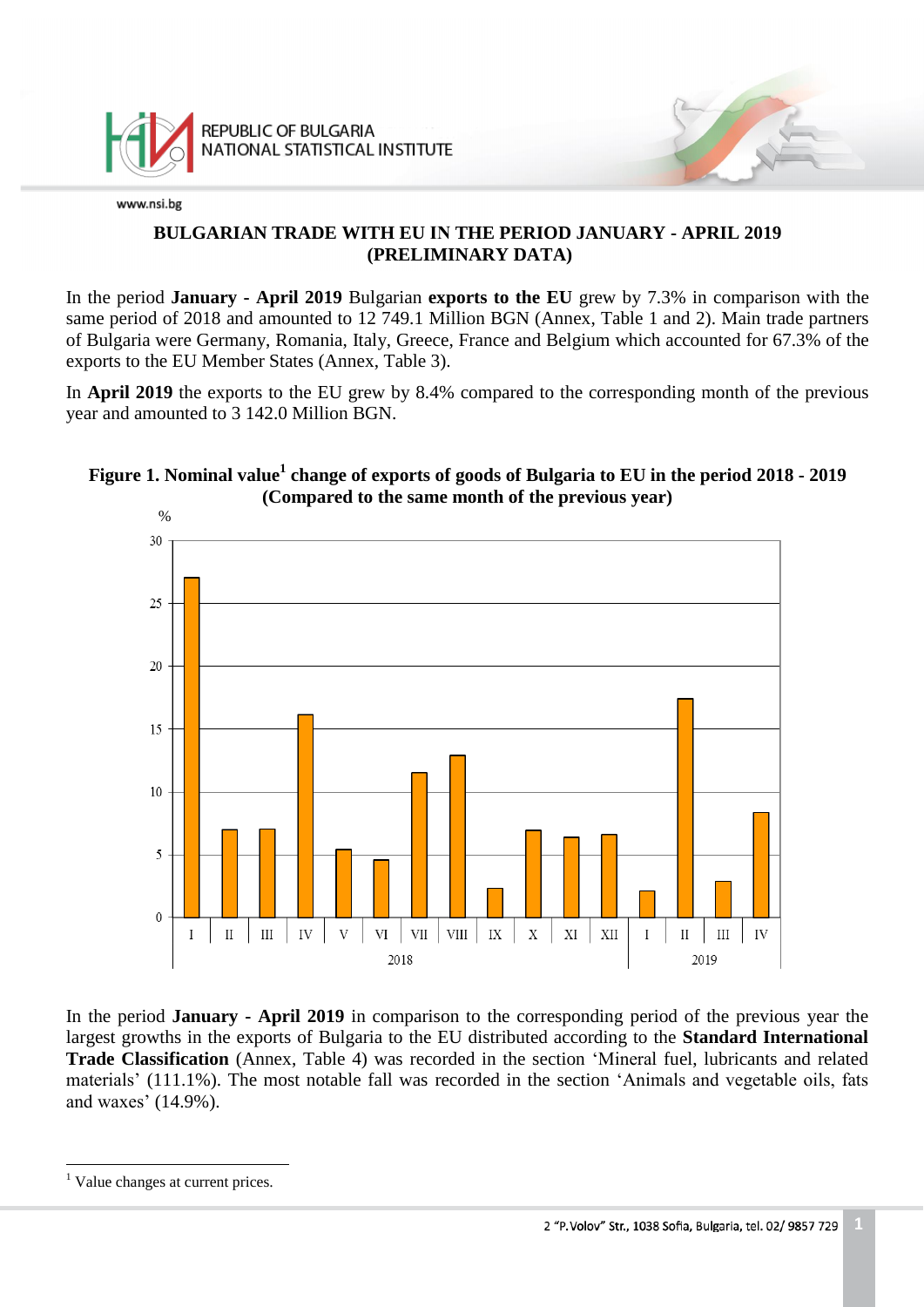

Bulgarian **imports from the EU** in the period **January - April 2019** increased by 2.3% compared to same period of 2018 and reached 13 297.6 Million BGN at CIF prices (Annex, Tables 1 and 2). The largest amounts were reported for the goods imported from Germany, Italy, Romania, Greece and Spain (Annex, Table 3).

In **April 2019** the Bulgarian imports from the EU Member States grew by 8.4% compared to the corresponding month of the previous year and amounted to 3 479.8 Million BGN.





In the period **January - April 2019** compared to the corresponding period of the previous year the largest growth in imports from the EU distributed according to the **Standard International Trade Classification** was reported in the section 'Beverages and tobacco' (44.6%) while the most notable fall was observed in the section 'Crude materials, inedible (except fuel)<sup>2</sup> (27.4%).

The **foreign trade balance** of Bulgaria (export FOB - import CIF) **with the EU** in the period **January - April 2019** was negative and added up to 548.5 Million BGN (Annex, Table 1). At FOB/FOB prices (after elimination of transport and insurance costs on imports) the trade balance was positive and amounted to 264.1 Million BGN.

i<br>L

<sup>&</sup>lt;sup>1</sup> Value changes at current prices.

 $2$  The section includes the following divisions: raw hides, skins and furskins; oil-seeds and oleaginous fruits; crude rubber; cork and wood; pulp and waste paper; textile fibres and their wastes; crude fertilizers and crude minerals; metalliferous ores and metal scrap; crude animal and vegetable materials, n.e.c.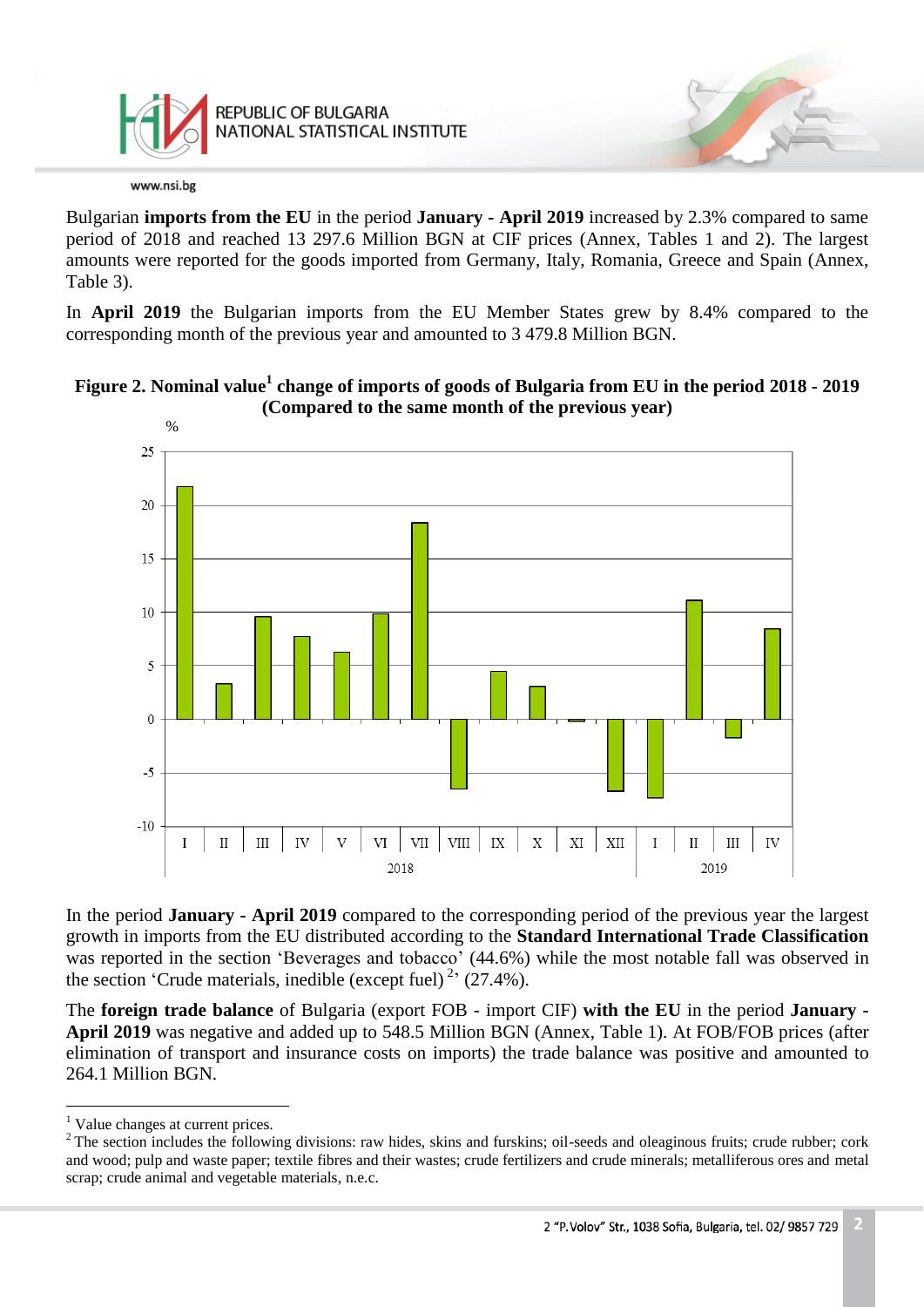

**Annex**

## **Table 1**

#### **Exports, imports and trade balance of Bulgaria in the period January - April 2018<sup>1</sup>and 2019<sup>1</sup> by months**

|                           | (Million BGN)        |         |               |                      |         |               |                                   |         |        |                         |           |           |                                      |          |          |
|---------------------------|----------------------|---------|---------------|----------------------|---------|---------------|-----------------------------------|---------|--------|-------------------------|-----------|-----------|--------------------------------------|----------|----------|
|                           | <b>Exports - FOB</b> |         |               | <b>Imports - CIF</b> |         |               | <b>Imports - FOB</b> <sup>2</sup> |         |        | Trade balance - FOB/CIF |           |           | Trade balance - FOB/FOB <sup>2</sup> |          |          |
| <b>Months/Periods</b>     | Total                | EU      | <b>Non EU</b> | Total                | EU      | <b>Non EU</b> | Total                             | EU      | Non EU | Total                   | EU        | Non EU    | Total                                | EU       | Non EU   |
| I.2018                    | 4393.5               | 3096.8  | 1296.7        | 5057.                | 3228.7  | 1828.4        | 4678.8                            | 3011.6  | 1667.2 | $-663.6$                | $-131.9$  | $-531.7$  | $-285.3$                             | 85.2     | $-370.5$ |
| II.2018                   | 3904.4               | 2700.7  | 1203.7        | 4568.0               | 2914.7  | 1653.3        | 4256.2                            | 2742.3  | 1513.9 | $-663.6$                | $-214.0$  | $-449.6$  | $-351.8$                             | $-41.6$  | $-310.2$ |
| III.2018                  | 4505.9               | 3183.0  | 1322.9        | 5117.9               | 3647.6  | 1470.3        | 4759.0                            | 3407.5  | 1351.5 | $-612.0$                | $-464.6$  | $-147.4$  | $-253.$                              | $-224.5$ | $-28.6$  |
| I - III.2018              | 12803.8              | 8980.5  | 3823.3        | 14743.0              | 9791.0  | 4952.0        | 13694.0                           | 9161.4  | 4532.6 | $-1939.2$               | $-810.5$  | $-1128.7$ | $-890.2$                             | $-180.9$ | $-709.3$ |
| IV.2018                   | 4236.2               | 2899.2  | 1337.0        | 4965.7               | 3208.7  | 1757.0        | 4609.4                            | 2997.6  | 1611.8 | $-729.5$                | $-309.5$  | $-420.0$  | $-373.2$                             | $-98.4$  | $-274.8$ |
| <b>I</b> - <b>IV.2018</b> | 17040.0              | 11879.7 | 5160.3        | 19708.7              | 12999.7 | 6709.0        | 18303.4                           | 12159.0 | 6144.4 | $-2668.7$               | $-1120.0$ | $-1548.7$ | $-1263.4$                            | $-279.3$ | $-984.1$ |
|                           |                      |         |               |                      |         |               |                                   |         |        |                         |           |           |                                      |          |          |
| I.2019                    | 4684.7               | 3162.9  | 1521.8        | 5033.5               | 2992.5  | 2041.0        | 4665.9                            | 2809.5  | 1856.4 | $-348.8$                | 170.4     | $-519.2$  | 18.8                                 | 353.4    | $-334.6$ |
| II.2019                   | 4694.                | 3169.9  | 1524.2        | 5274.5               | 3239.3  | 2035.2        | 4898.6                            | 3035.2  | 1863.4 | $-580.4$                | $-69.4$   | $-511.0$  | $-204.5$                             | 34.7     | $-339.2$ |
| III.2019                  | 4788.4               | 3274.3  | 1514.         | 5322.9               | 3586.0  | 1736.9        | 4958.4                            | 3377.7  | 1580.7 | $-534.5$                | $-311.7$  | $-222.8$  | $-170.0$                             | $-103.4$ | $-66.6$  |
| I - III.2019              | 14167.2              | 9607.1  | 4560.1        | 15630.9              | 9817.8  | 5813.1        | 14522.9                           | 9222.4  | 5300.5 | $-1463.7$               | $-210.7$  | $-1253.0$ | $-355.7$                             | 384.7    | $-740.4$ |
| IV.2019                   | 4502.0               | 3142.0  | 1360.0        | 4983.0               | 3479.8  | 1503.2        | 4644.6                            | 3262.6  | 1382.0 | $-481.0$                | $-337.8$  | $-143.2$  | $-142.6$                             | $-120.6$ | $-22.0$  |
| I - IV.2019               | 18669.2              | 12749.1 | 5920.1        | 20613.9              | 13297.6 | 7316.3        | 19167.5                           | 12485.0 | 6682.5 | $-1944.7$               | $-548.5$  | $-1396.2$ | $-498.3$                             | 264.1    | $-762.4$ |

<sup>1</sup> Data are preliminary as of 12-th July 2019.

<sup>2</sup> By data of BNB for the transport costs.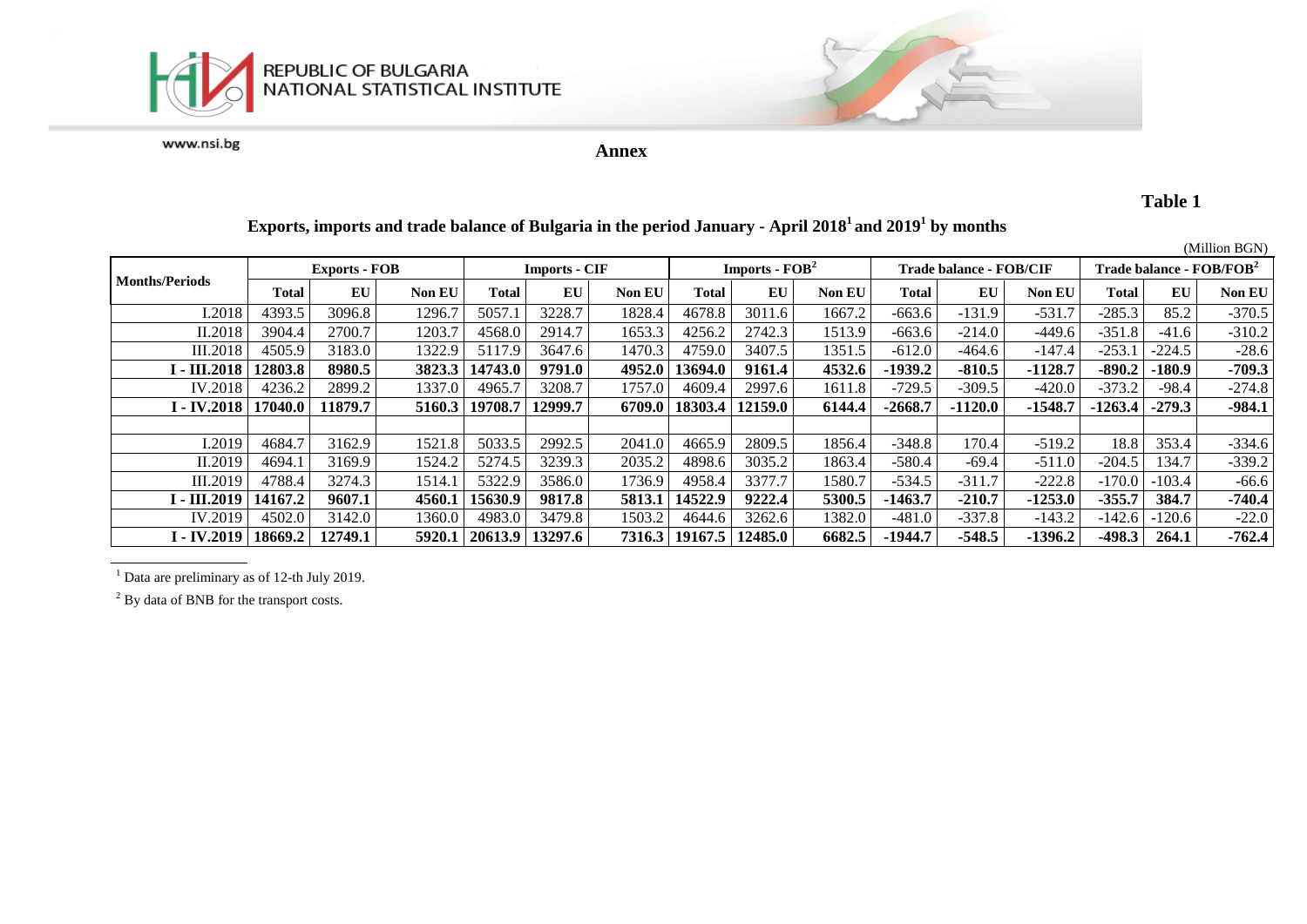

#### **Table 2**

#### **Value changes of exports and imports of Bulgaria in the period January - April 2019<sup>1</sup> compared to the same period of the previous year**

|                      |              |                      |               |              |                      |               |                      |        | (Per cent)    |  |
|----------------------|--------------|----------------------|---------------|--------------|----------------------|---------------|----------------------|--------|---------------|--|
|                      |              | <b>Exports - FOB</b> |               |              | <b>Imports - CIF</b> |               | <b>Imports - FOB</b> |        |               |  |
| Months/Periods       | <b>Total</b> | EU                   | <b>Non EU</b> | <b>Total</b> | EU                   | <b>Non EU</b> | <b>Total</b>         | EU     | <b>Non EU</b> |  |
|                      | 6.6          | 2.1                  | 17.4          | $-0.5$       | $-7.3$               | 11.6          | $-0.3$               | $-6.7$ | 11.3          |  |
| $_{\rm II}$          | 20.2         | 17.4                 | 26.6          | 15.5         | 11.1                 | 23.1          | 15.1                 | 10.7   | 23.1          |  |
| Ш                    | 6.3          | 2.9                  | 14.5          | 4.0          | $-1.7$               | 18.1          | 4.2                  | $-0.9$ | 17.0          |  |
| $I - III$            | 10.6         | 7.0                  | 19.3          | 6.0          | 0.3                  | 17.4          | 6.1                  | 0.7    | 16.9          |  |
| IV                   | 6.3          | 8.4                  | 1.7           | 0.3          | 8.4                  | $-14.4$       | 0.8                  | 8.8    | $-14.3$       |  |
| <b>I</b> - <b>IV</b> | 9.6          | 7.3                  | 14.7          | 4.6          | 2.3                  | 9.1           | 4.7                  | 2.7    | 8.8           |  |

 $\frac{1}{1}$  Data are preliminary as of 12-th July 2019.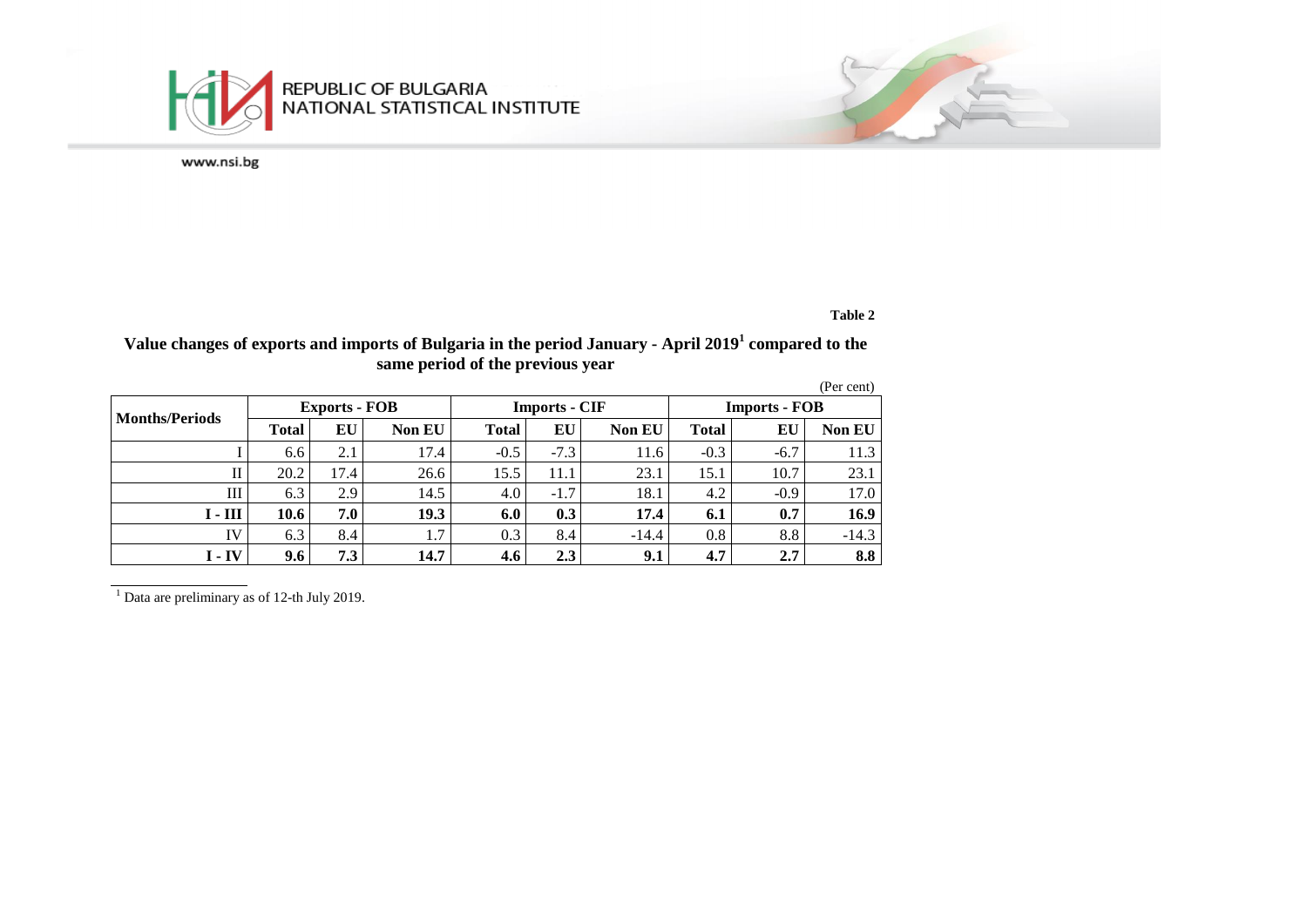



## **Table 3**

## **Exports, imports and trade balance by groups of countries and main partner countries<sup>1</sup>of Bulgaria in the period January - April 2018 2 and 2019 2**

|                                |                    | <b>Exports - FOB</b> |                                                            |         | <b>Imports - CIF</b> | Trade balance -<br><b>FOB/CIF</b>                       |                    |           |
|--------------------------------|--------------------|----------------------|------------------------------------------------------------|---------|----------------------|---------------------------------------------------------|--------------------|-----------|
| <b>Countries and groups of</b> | 2018               | 2019                 | <b>Change</b><br>compared                                  | 2018    | 2019                 | <b>Change</b><br>compared                               | 2018               | 2019      |
| countries                      | <b>Million BGN</b> |                      | to the same<br>period of<br>the<br>previous<br>year - $\%$ |         | <b>Million BGN</b>   | to the same<br>period of<br>the<br>previous<br>year - % | <b>Million BGN</b> |           |
| <b>Total</b>                   | 17040.0            | 18669.2              | 9.6                                                        | 19708.7 | 20613.9              | 4.6                                                     | $-2668.7$          | $-1944.7$ |
| EU                             | 11879.7            | 12749.1              | 7.3                                                        | 12999.7 | 13297.6              | 2.3                                                     | $-1120.0$          | $-548.5$  |
| Austria                        | 327.7              | 366.8                | 11.9                                                       | 497.2   | 560.6                | 12.8                                                    | $-169.5$           | $-193.8$  |
| Belgium                        | 593.5              | 718.5                | 21.1                                                       | 408.4   | 412.3                | 1.0                                                     | 185.1              | 306.2     |
| Croatia                        | 88.3               | 89.2                 | 1.0                                                        | 60.6    | 44.0                 | $-27.4$                                                 | 27.7               | 45.2      |
| Cyprus                         | 65.2               | 70.7                 | 8.4                                                        | 74.0    | 79.9                 | 8.0                                                     | $-8.8$             | $-9.2$    |
| Czech Republic                 | 369.5              | 441.6                | 19.5                                                       | 449.3   | 523.7                | 16.6                                                    | $-79.8$            | $-82.1$   |
| Denmark                        | 110.7              | 127.8                | 15.4                                                       | 93.0    | 94.3                 | 1.4                                                     | 17.7               | 33.5      |
| Estonia                        | 17.0               | 18.5                 | 8.8                                                        | 14.5    | 23.3                 | 60.7                                                    | 2.5                | $-4.8$    |
| Finland                        | 33.1               | 43.6                 | 31.7                                                       | 46.8    | 44.8                 | $-4.3$                                                  | $-13.7$            | $-1.2$    |
| France                         | 720.1              | 772.1                | 7.2                                                        | 605.6   | 656.4                | 8.4                                                     | 114.5              | 115.7     |
| Germany                        | 2778.8             | 2832.3               | 1.9                                                        | 2559.5  | 2613.6               | 2.1                                                     | 219.3              | 218.7     |
| Greece                         | 1137.4             | 1243.2               | 9.3                                                        | 840.4   | 918.7                | 9.3                                                     | 297.0              | 324.5     |
| Hungary                        | 288.1              | 326.3                | 13.3                                                       | 716.3   | 772.8                | 7.9                                                     | $-428.2$           | $-446.5$  |
| Ireland                        | 33.2               | 49.6                 | 49.4                                                       | 80.1    | 91.8                 | 14.6                                                    | $-46.9$            | $-42.2$   |
| Italy                          | 1544.1             | 1485.1               | $-3.8$                                                     | 1469.9  | 1547.6               | 5.3                                                     | 74.2               | $-62.5$   |
| Latvia                         | 23.0               | 18.4                 | $-20.0$                                                    | 28.4    | 12.7                 | $-55.3$                                                 | $-5.4$             | 5.7       |
| Lithuania                      | 45.4               | 44.3                 | $-2.4$                                                     | 32.1    | 51.1                 | 59.2                                                    | 13.3               | $-6.8$    |
| Luxembourg                     | 4.4                | 7.4                  | 68.2                                                       | 44.2    | 32.3                 | $-26.9$                                                 | $-39.8$            | $-24.9$   |
| Malta                          | 15.6               | 16.2                 | 3.8                                                        | 74.5    | 12.2                 | $-83.6$                                                 | $-58.9$            | 4.0       |
| Netherlands                    | 484.5              | 480.8                | $-0.8$                                                     | 716.8   | 751.0                | 4.8                                                     | $-232.3$           | $-270.2$  |
| Poland                         | 446.3              | 407.2                | $-8.8$                                                     | 597.6   | 737.2                | 23.4                                                    | $-151.3$           | $-330.0$  |
| Portugal                       | 51.4               | 97.0                 | 88.7                                                       | 74.4    | 53.6                 | $-28.0$                                                 | $-23.0$            | 43.4      |
| Romania                        | 1388.4             | 1532.9               | 10.4                                                       | 1415.1  | 1466.4               | 3.6                                                     | $-26.7$            | 66.5      |
| Slovakia                       | 127.5              | 216.1                | 69.5                                                       | 254.6   | 286.7                | 12.6                                                    | $-127.1$           | $-70.6$   |
| Slovenia                       | 120.9              | 158.1                | 30.8                                                       | 147.9   | 173.0                | 17.0                                                    | $-27.0$            | $-14.9$   |
| Spain                          | 401.1              | 426.1                | 6.2                                                        | 1203.2  | 847.8                | $-29.5$                                                 | $-802.1$           | $-421.7$  |
| Sweden                         | 153.5              | 180.2                | 17.4                                                       | 145.0   | 133.1                | $-8.2$                                                  | 8.5                | 47.1      |
| <b>United Kingdom</b>          | 416.9              | 436.7                | 4.7                                                        | 313.1   | 306.0                | $-2.3$                                                  | 103.8              | 130.7     |
| Not specified                  | 94.1               | 142.4                | 51.3                                                       | 37.2    | 50.7                 | 36.3                                                    | 56.9               | 91.7      |

<sup>1</sup> Partner country:

- In case of exports (or dispatches) is the country (or Member State) of final destination of the goods.

- In case of imports (or arrivals) is the country (or Member State) of consignment of the goods.

 $2^{\circ}$  Data are preliminary as of 12-th of July 2019.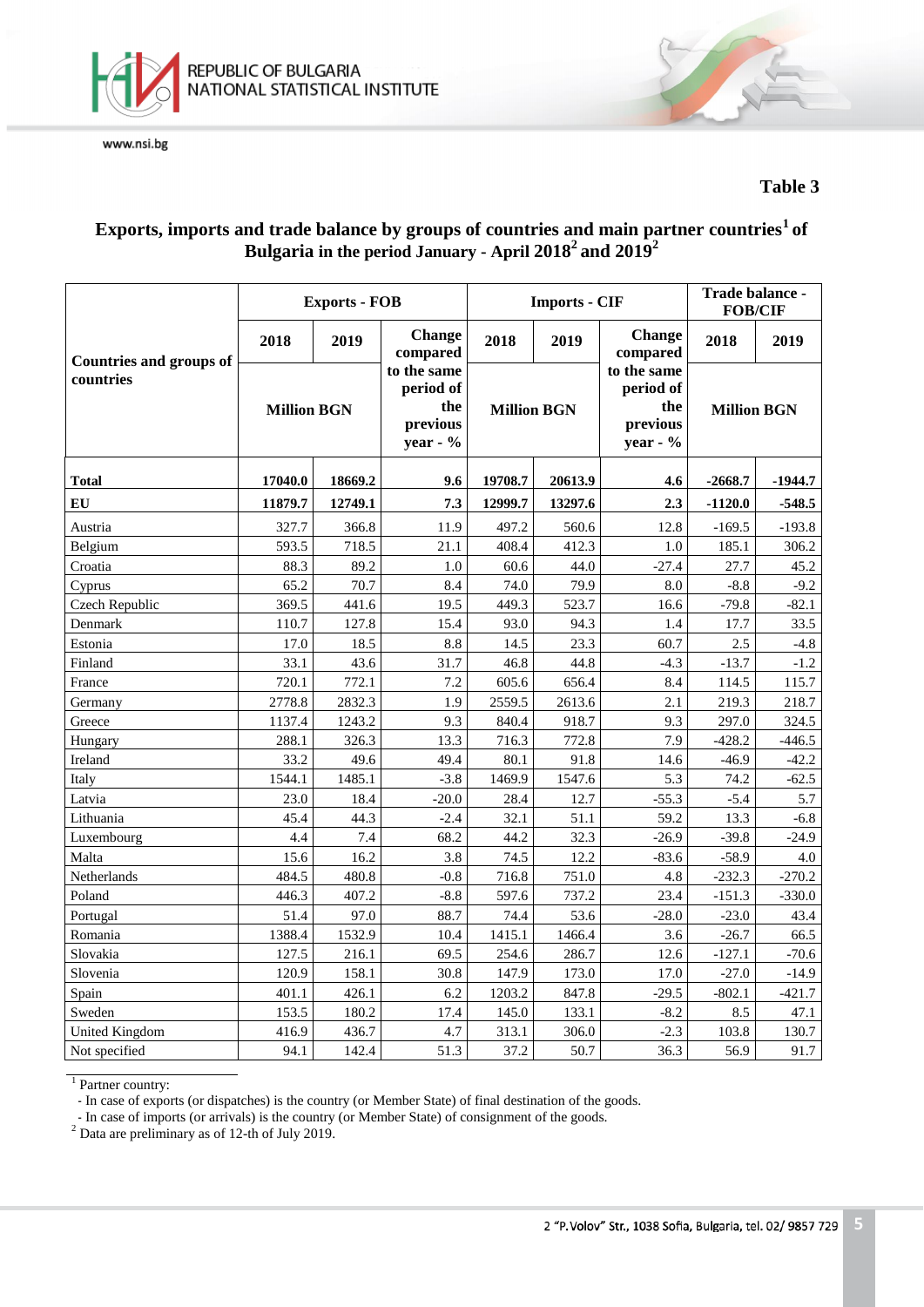

### **Table 3**

## **Exports, imports and trade balance by groups of countries and main partner countries <sup>1</sup>of Bulgaria in the period January - April 2018 <sup>2</sup>and 2019 2**

(Continued)

|                                             |                    | <b>Exports - FOB</b>              |                                                           |                    | <b>Imports - CIF</b> | Trade balance -<br><b>FOB/CIF</b>                         |                    |           |
|---------------------------------------------|--------------------|-----------------------------------|-----------------------------------------------------------|--------------------|----------------------|-----------------------------------------------------------|--------------------|-----------|
|                                             | 2018               | <b>Change</b><br>2019<br>compared |                                                           | 2018               | 2019                 | <b>Change</b><br>compared                                 | 2018               | 2019      |
| <b>Countries and groups of</b><br>countries | <b>Million BGN</b> |                                   | to the same<br>period of<br>the<br>previous<br>year - $%$ | <b>Million BGN</b> |                      | to the same<br>period of<br>the<br>previous<br>year - $%$ | <b>Million BGN</b> |           |
| <b>Non EU countries</b>                     | 5160.3<br>5920.1   |                                   | 14.7                                                      | 6709.0             | 7316.3               | 9.1                                                       | $-1548.7$          | $-1396.2$ |
| CIS <sup>3</sup>                            | 350.1              | 437.8                             | 25.0                                                      | 1577.5             | 1795.1               | 13.8                                                      | $-1227.4$          | $-1357.3$ |
| of which:                                   |                    |                                   |                                                           |                    |                      |                                                           |                    |           |
| Kazakhstan                                  | 15.0               | 22.0                              | 46.7                                                      | 3.8                | 2.0                  | $-47.4$                                                   | 11.2               | 20.0      |
| <b>Russian Federation</b>                   | 251.7              | 315.0                             | 25.1                                                      | 1510.8             | 1735.8               | 14.9                                                      | $-1259.1$          | $-1420.8$ |
| OECD <sup>4</sup>                           | 1873.8             | 1985.6                            | 6.0                                                       | 1920.1             | 2001.7               | 4.2                                                       | $-46.3$            | $-16.1$   |
| of which:                                   |                    |                                   |                                                           |                    |                      |                                                           |                    |           |
| Canada                                      | 33.8               | 32.1                              | $-5.0$                                                    | 50.7               | 27.5                 | $-45.8$                                                   | $-16.9$            | 4.6       |
| Israel                                      | 40.2               | 81.4                              | 102.5                                                     | 30.8               | 33.0                 | 7.1                                                       | 9.4                | 48.4      |
| Japan                                       | 24.1               | 22.3                              | $-7.5$                                                    | 79.0               | 81.4                 | 3.0                                                       | $-54.9$            | $-59.1$   |
| Korea, Republic of                          | 30.5               | 47.5                              | 55.7                                                      | 98.8               | 91.9                 | $-7.0$                                                    | $-68.3$            | $-44.4$   |
| Turkey                                      | 1316.4             | 1246.2                            | $-5.3$                                                    | 1259.5             | 1413.0               | 12.2                                                      | 56.9               | $-166.8$  |
| <b>United States</b>                        | 253.0              | 339.7                             | 34.3                                                      | 191.9              | 160.2                | $-16.5$                                                   | 61.1               | 179.5     |
| $EFTA^5$                                    | 127.3              | 134.2                             | 5.4                                                       | 158.5              | 169.7                | 7.1                                                       | $-31.2$            | $-35.5$   |
| of which:                                   |                    |                                   |                                                           |                    |                      |                                                           |                    |           |
| Norway                                      | 25.5               | 26.5                              | 3.9                                                       | 17.4               | 14.7                 | $-15.5$                                                   | 8.1                | 11.8      |
| Switzerland                                 | 100.1              | 106.6                             | 6.5                                                       | 138.3              | 152.7                | 10.4                                                      | $-38.2$            | $-46.1$   |

<sup>1</sup> Partner country:

<sup>2</sup> Data are preliminary as of 12-th of July 2019.

<sup>-</sup> In case of exports (or dispatches) is the country (or Member State) of final destination of the goods.

<sup>-</sup> In case of imports (or arrivals) is the country (or Member State) of consignment of the goods.

<sup>&</sup>lt;sup>3</sup> CIS includes: Azerbaijan; Armenia; Belarus; Kazakhstan; Kyrgyz Republic; Moldova, Republic of; Russian Federation; Tajikistan; Turkmenistan; Uzbekistan.

<sup>&</sup>lt;sup>4</sup> OECD includes: Australia; Virgin Islands (US); United States; Iceland; Canada; Mexico; New Zealand; Norway; Korea, Republic of; Turkey; Switzerland; Japan; Israel and Chile.

<sup>&</sup>lt;sup>5</sup> EFTA includes: Norway; Switzerland; Iceland and Liechtenstein.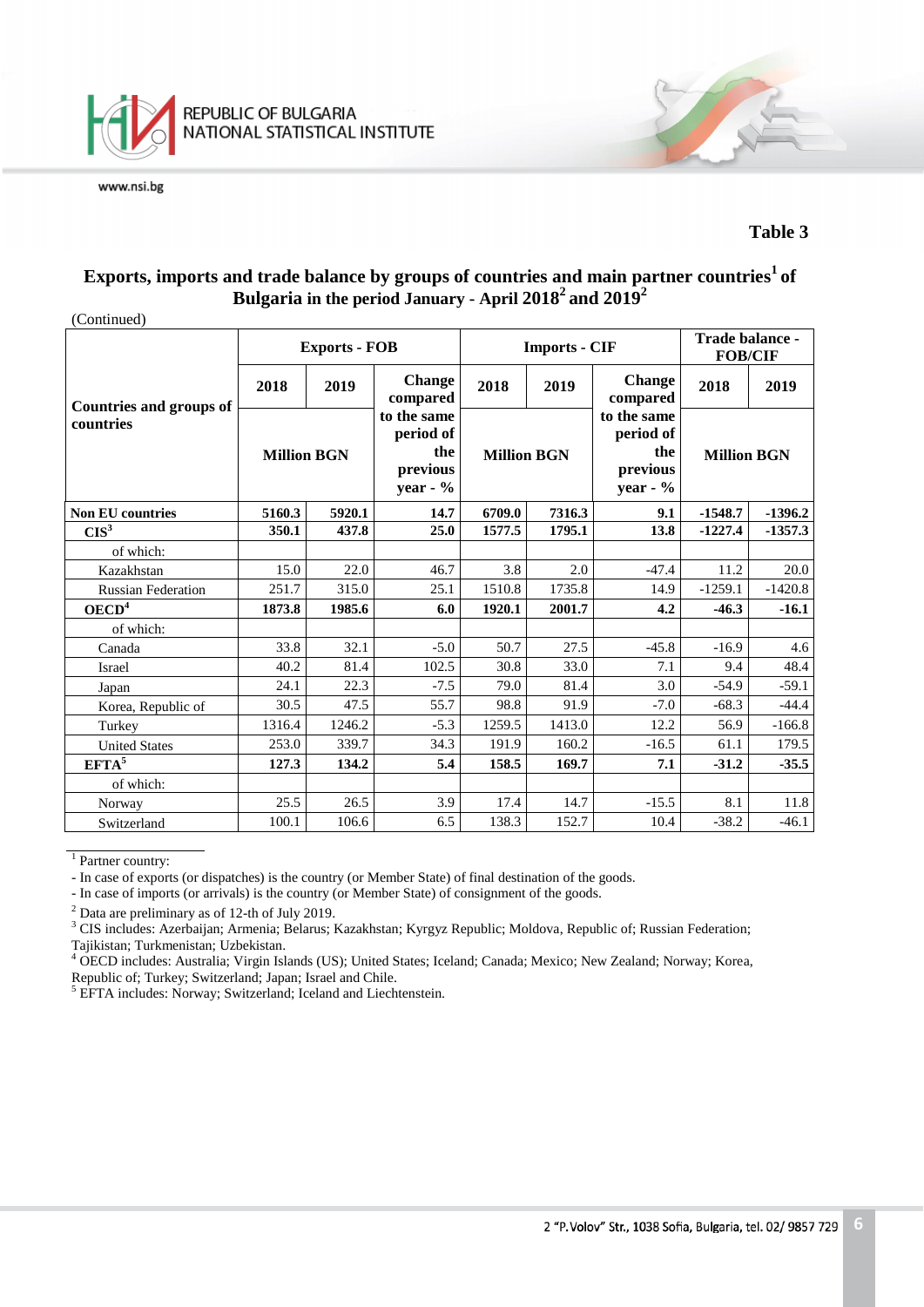

### **Table 3**

## **Exports, imports and trade balance by groups of countries and main partner countries<sup>1</sup>of Bulgaria in the period January - April 2018 <sup>2</sup>and 2019 2**

| (Continued and end)                         |                    |                      |                                                           |                    |                      |                                                           |                    |          |
|---------------------------------------------|--------------------|----------------------|-----------------------------------------------------------|--------------------|----------------------|-----------------------------------------------------------|--------------------|----------|
|                                             |                    | <b>Exports - FOB</b> |                                                           |                    | <b>Imports - CIF</b> | Trade balance -<br><b>FOB/CIF</b>                         |                    |          |
|                                             | 2018               | 2019                 | <b>Change</b><br>compared                                 | 2018               | 2019                 | <b>Change</b><br>compared                                 | 2018               | 2019     |
| <b>Countries and groups of</b><br>countries | <b>Million BGN</b> |                      | to the same<br>period of<br>the<br>previous<br>year - $%$ | <b>Million BGN</b> |                      | to the same<br>period of<br>the<br>previous<br>year - $%$ | <b>Million BGN</b> |          |
| <b>Countries not included</b>               |                    |                      |                                                           |                    |                      |                                                           |                    |          |
| in the upper groups                         |                    |                      |                                                           |                    |                      |                                                           |                    |          |
| Albania                                     | 53.0               | 49.9                 | $-5.8$                                                    | 7.5                | 12.9                 | 72.0                                                      | 45.5               | 37.0     |
| Bosnia and Herzegovina                      | 39.0               | 40.1                 | 2.8                                                       | 11.0               | 15.1                 | 37.3                                                      | 28.0               | 25.0     |
| <b>Brazil</b>                               | 11.6               | 28.4                 | 144.8                                                     | 23.4               | 19.3                 | $-17.5$                                                   | $-11.8$            | 9.1      |
| China                                       | 417.8              | 525.8                | 25.8                                                      | 817.1              | 948.4                | 16.1                                                      | $-399.3$           | $-422.6$ |
| Egypt                                       | 119.2              | 213.0                | 78.7                                                      | 176.9              | 374.7                | 111.8                                                     | $-57.7$            | $-161.7$ |
| Georgia                                     | 93.4               | 100.2                | 7.3                                                       | 258.4              | 211.3                | $-18.2$                                                   | $-165.0$           | $-111.1$ |
| India                                       | 63.0               | 63.1                 | 0.2                                                       | 116.2              | 123.6                | 6.4                                                       | $-53.2$            | $-60.5$  |
| Indonesia                                   | 16.4               | 16.7                 | 1.8                                                       | 33.1               | 207.5                | 526.9                                                     | $-16.7$            | $-190.8$ |
| Iran, Islamic Republic of                   | 20.1               | 27.8                 | 38.3                                                      | 22.6               | 25.5                 | 12.8                                                      | $-2.5$             | 2.3      |
| Peru                                        | 7.1                | 5.5                  | $-22.5$                                                   | 26.5               | 5.2                  | $-80.4$                                                   | $-19.4$            | 0.3      |
| Republic of North                           |                    |                      |                                                           |                    |                      |                                                           |                    |          |
| Macedonia                                   | 271.7              | 263.9                | $-2.9$                                                    | 206.0              | 161.3                | $-21.7$                                                   | 65.7               | 102.6    |
| Serbia                                      | 289.0              | 381.4                | 32.0                                                      | 388.7              | 352.2                | $-9.4$                                                    | $-99.7$            | 29.2     |
| Singapore                                   | 140.9              | 95.2                 | $-32.4$                                                   | 28.5               | 24.3                 | $-14.7$                                                   | 112.4              | 70.9     |
| South Africa                                | 45.4               | 69.3                 | 52.6                                                      | 18.8               | 37.0                 | 96.8                                                      | 26.6               | 32.3     |
| Syrian Arab Republic                        | 14.2               | 8.6                  | $-39.4$                                                   | 0.3                | 0.1                  | $-66.7$                                                   | 13.9               | 8.5      |
| Taiwan                                      | 17.6               | 18.3                 | 4.0                                                       | 65.2               | 61.7                 | $-5.4$                                                    | $-47.6$            | $-43.4$  |
| Ukraine                                     | 94.3               | 165.0                | 75.0                                                      | 305.6              | 365.6                | 19.6                                                      | $-211.3$           | $-200.6$ |
| <b>United Arab Emirates</b>                 | 58.3               | 50.8                 | $-12.9$                                                   | 19.4               | 17.9                 | $-7.7$                                                    | 38.9               | 32.9     |
| Viet Nam                                    | 13.8               | 15.5                 | 12.3                                                      | 32.8               | 40.3                 | 22.9                                                      | $-19.0$            | $-24.8$  |

<sup>1</sup> Partner country:

- In case of exports (or dispatches) is the country (or Member State) of final destination of the goods.

- In case of imports (or arrivals) is the country (or Member State) of consignment of the goods.

 $2$  Data are preliminary as of 12-th of July 2019.

**Table 4**